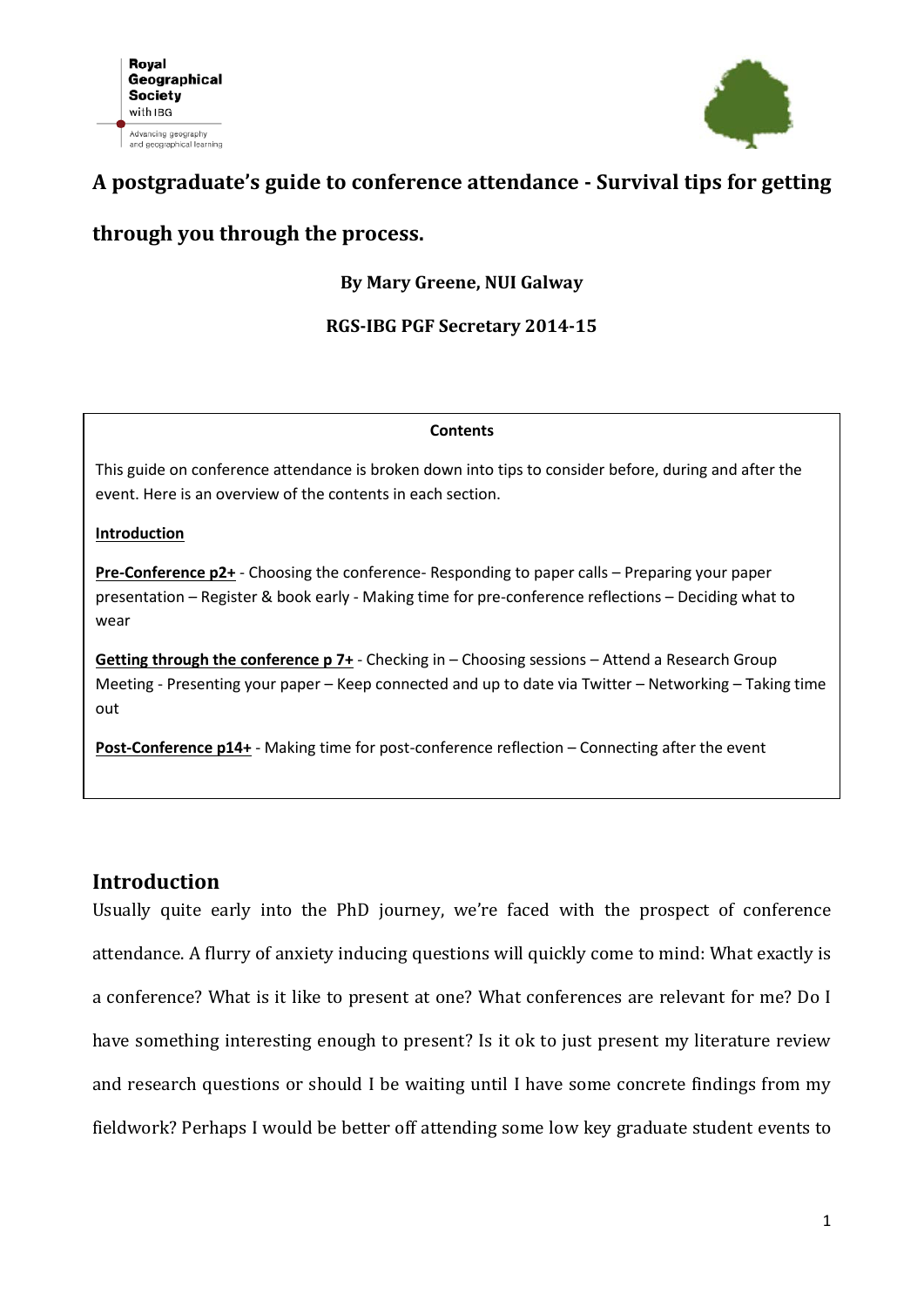

get some experience presenting in front of my peers first before I leap to the more senior academic conferences? What should I wear?

Sound familiar? Well if so you are not alone; these feelings are completely normal. Now in my third year of study, I have come a long way from my frightened first year self, having had the opportunity to attend and present at least two senior academic conferences every year since I started. One overarching lesson I have gained from this experience is the sooner you make it to conferences the better. Conferences are a rich environment for accelerating your learning and development within your field and should be embraced from the earliest stages of your PhD. However, they represent a bewildering and scary environment for even the most confident PhDers. But fear not. There are many useful points to consider that will help you navigate this high powered terrain as unscathed as possible. Here are some tips and words of wisdom to guide you on your conference journey into the world of academia.

## **Pre-conference**

#### **Choosing a conference**

Having decided that you're going to present at a conference, your next step is find a conference that is right for you. In choosing a conference it is useful to bear in mind that the type, size and scope of the conference will determine the breath of sessions offered. The bigger Geography specific conferences, such as the Royal Geographical Society (RGS) and Association of American Geographers (AAG) annual events, will hold sessions on a huge array of themes across the discipline and generally offer a number of postgraduate sessions which may offer a more supportive environment for PhDs at earlier stages of study.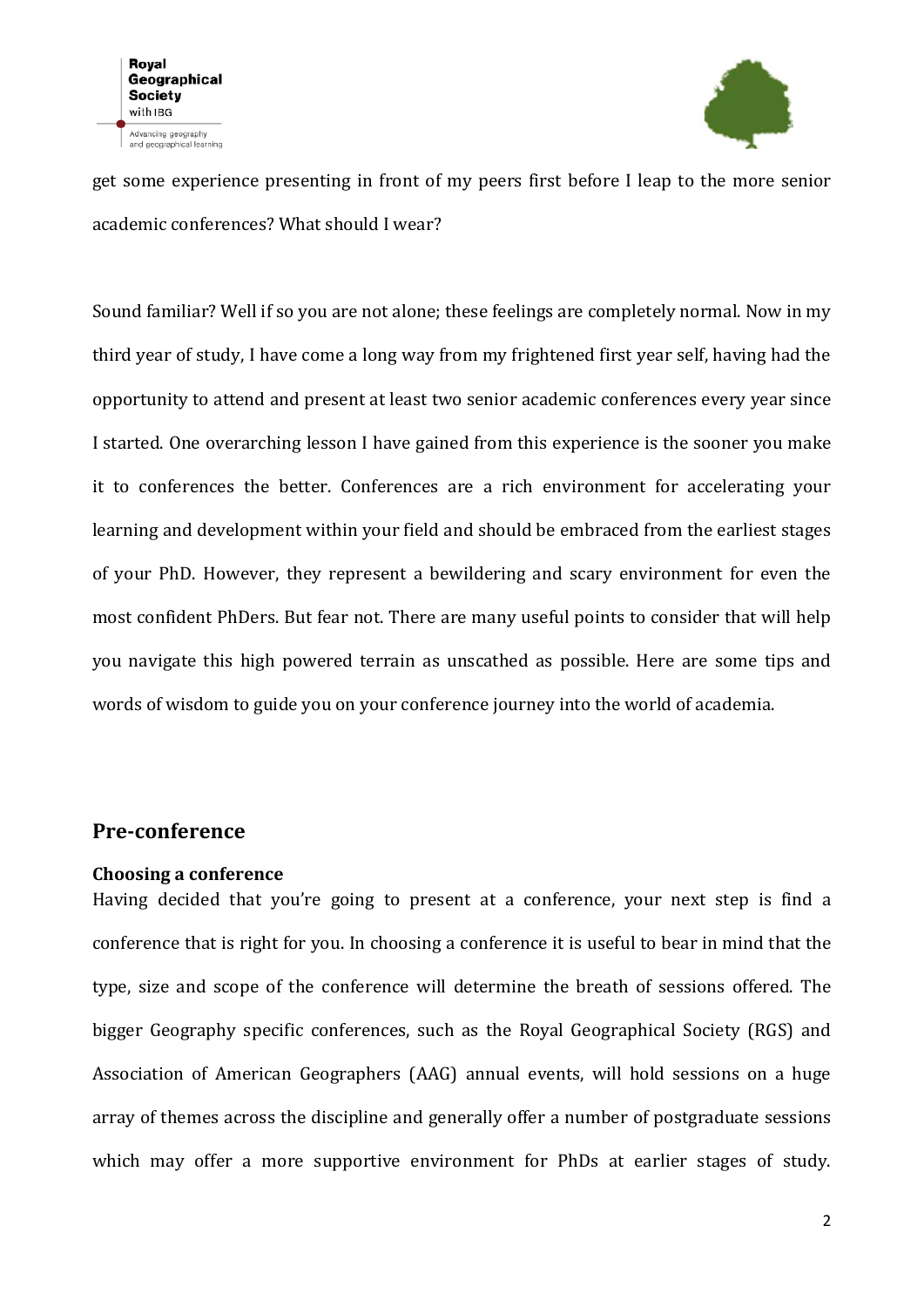

Postgraduate only events, such as the RGS-IBG Post graduate Forum Mid-term Conference, also represent a supportive peer context for geography students at any stage of their PhD journey wishing to present. More specialised thematic conferences on the other hand are usually of a smaller scale, offer fewer sessions and represent spaces for presenting to a more specialised, subject-specific audience. The majority of these sessions will be relevant to your subfield and as such these events offer a useful space for opening up your work to the critique of peers working in your area. If you're unsure about what to attend, talk with your supervisor(s) and colleagues about it. They will usually be able to direct you. In addition, a number of online resources represent useful avenues for keeping abreast of conference calls. Geography and subject specific mailing lists and webpages regularly circulate conference updates and beyond these conference search engines are useful for searching wider afield (e.g. findmeaconference.com or allconferences.com).

#### **Responding to paper calls**

Conference season usually kicks off about three months or more before a conference takes place, beginning with the dreaded paper call. Organisers of thematic sessions will begin to send call outs for paper (and sometimes poster) abstract submissions that fall within the subject area outlined. These will be listed on the conference website and also circulated through relevant mailing lists, so it's important to stay connected. This is the time when you start considering various calls and decide which one you will be preparing and sending in an abstract for consideration.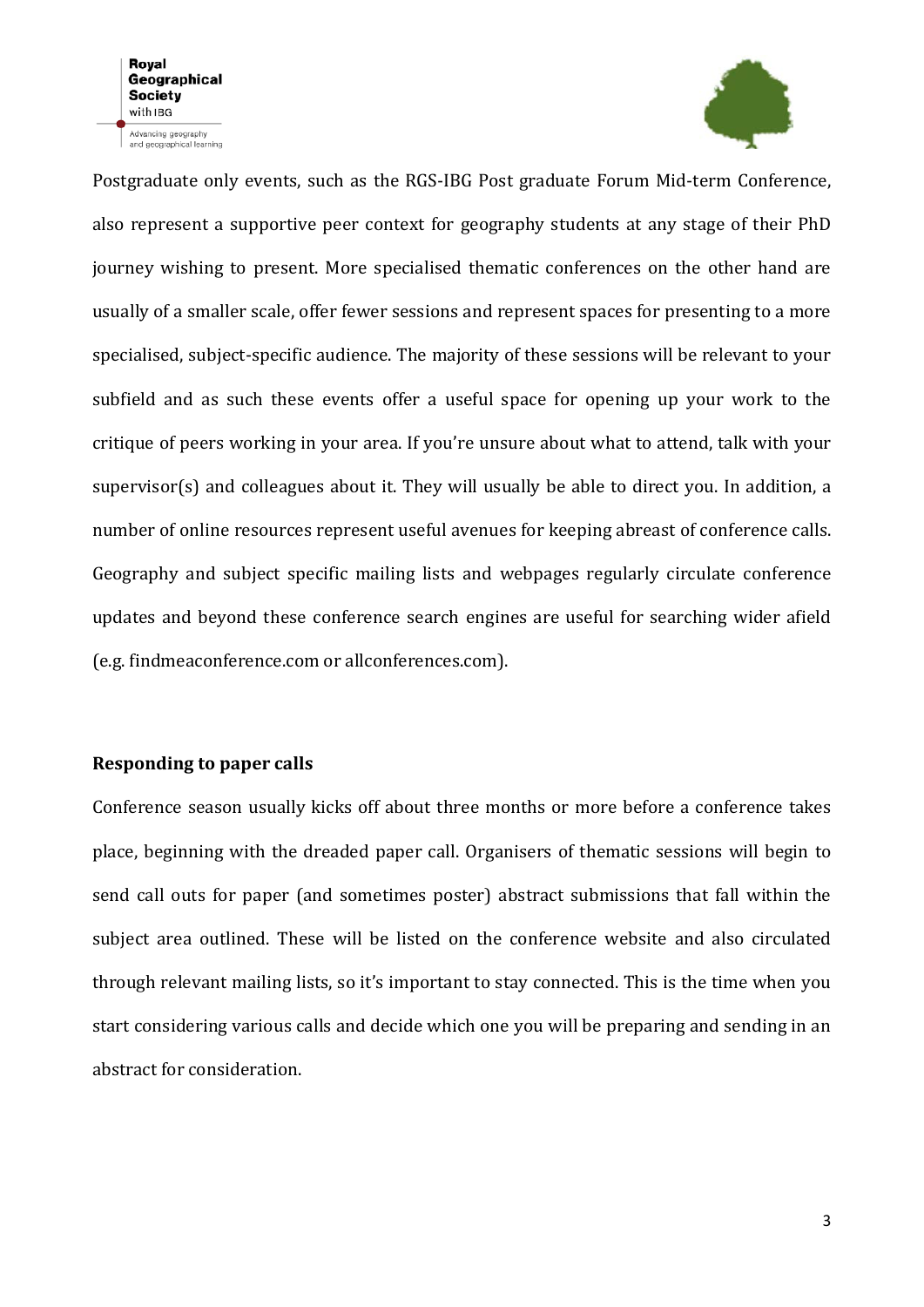

When responding to a paper call, take time writing your abstract. Don't try to present your whole thesis in one paper. From my experience, the most succinct and memorable papers focus on one main idea or aspect of study. Consider how much time you will have to get your point across. Most conferences allocate between 10 and 20 minutes for presentations, so it's important to keep this in mind when considering your scope. Your abstract should aim to situate your paper within the context of the session/conference theme and outline your paper in as succinct a way as possible. Keep an eye on the word limit which, although usually around 250 words, varies according to different calls.

Once you're happy with your abstract, share it with your supervisor and colleagues for feedback and then submit it in advance of the closing date for the call. I generally try to respond to calls as quickly as possible. However, don't expect to hear a response from the organisers for several weeks or more after the closing date. If you do receive a negative response, try not to let this de-motivate you. Yes, it can be very disheartening to be rejected especially if you feel the call was particularly relevant for you. However, try to keep upbeat and approach it as a learning experience. If they haven't provided it already, ask the organisers for feedback on their decision and move on to the next call.

### **Preparing your paper presentation**

If, however, your abstract has been accepted, then congratulations! Your next step is to prepare your paper presentation. The term 'paper presentation' can confuse novices as it seems to imply that you have something in written form to present. While this is not the case, some conferences do actually require you to write and submit a written paper to adjoin your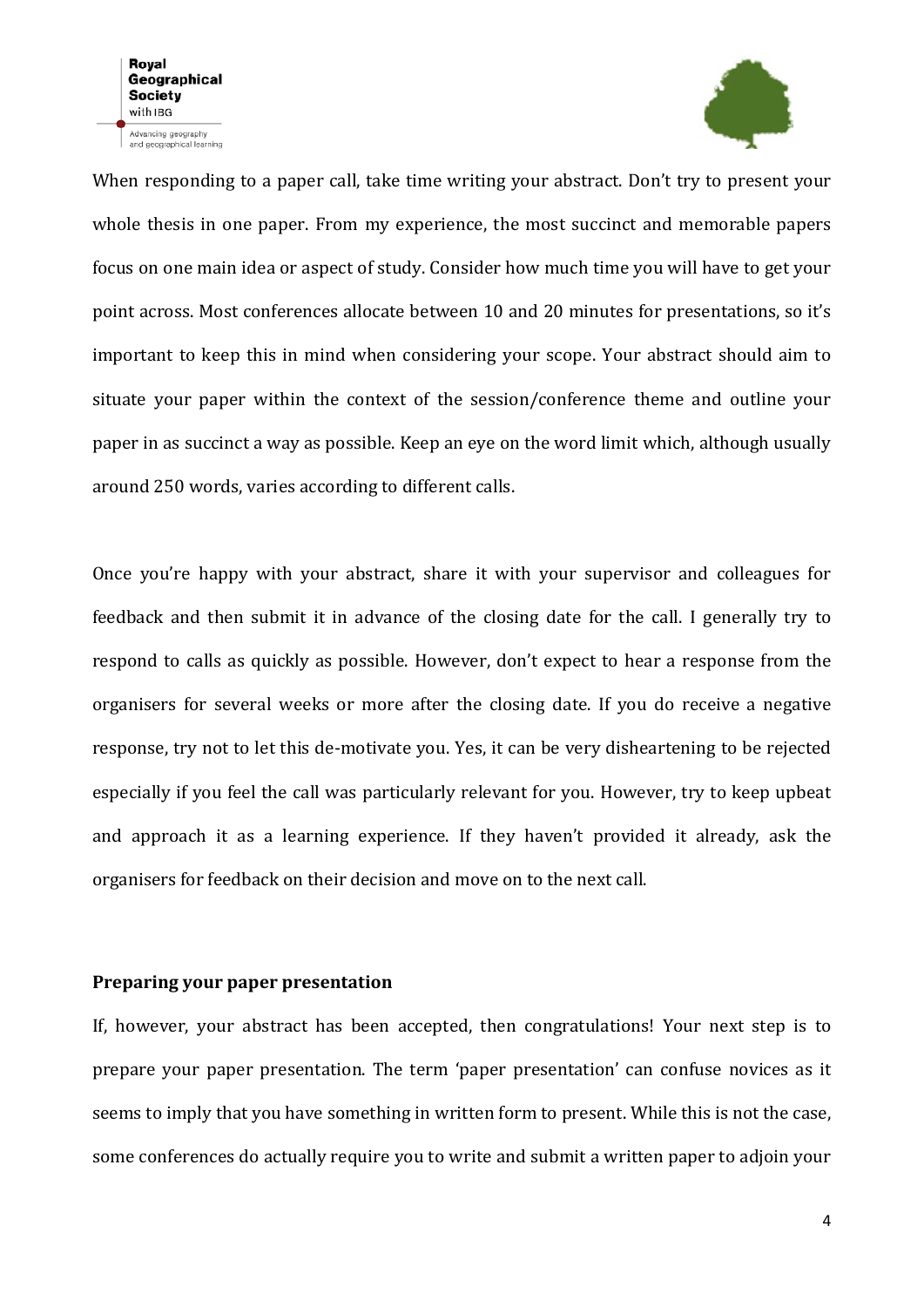

presentation. In my experience, this is usually for more specialised thematic conferences. However, the majority of them don't require you to submit written work. Either way, it's good practice to get into the habit of writing up your paper presentations; it can increase the quality of feedback you will receive and your likelihood of expanding your paper into a published article.

In preparing your paper, start as early as possible. I generally aim to have it fully prepared a week before the conference, although sometimes of course this is not always possible. There is nothing worse than arriving at the conference and still having work to do on your slides. Be prepared! And be sure to practice. Aim to run through your entire presentation verbally at least once in full before the conference. In my experience this will greatly reduce your likelihood of messing up on the day and helps to calm performance anxiety. The bottom line is that you need to be prepared. If you arrive at a conference with slides to finish it will upset your whole conference experience and interfere with valuable networking opportunities.

#### **Register and book early**

Most conferences have an early bird registration price at a substantial reduction to the full rate. As such I generally try to book as early on as possible, usually when I find out my paper has been accepted or before this if I know I will be attending the conference regardless. Upon booking you will need to decide whether you will go to the conference dinner or not, which is usually an additional cost on top of registration. In addition, some conferences offer extra seminars or training workshops that are usually held the day before the official conference commences. An example of this is the Postgraduate Forum Annual Conference Training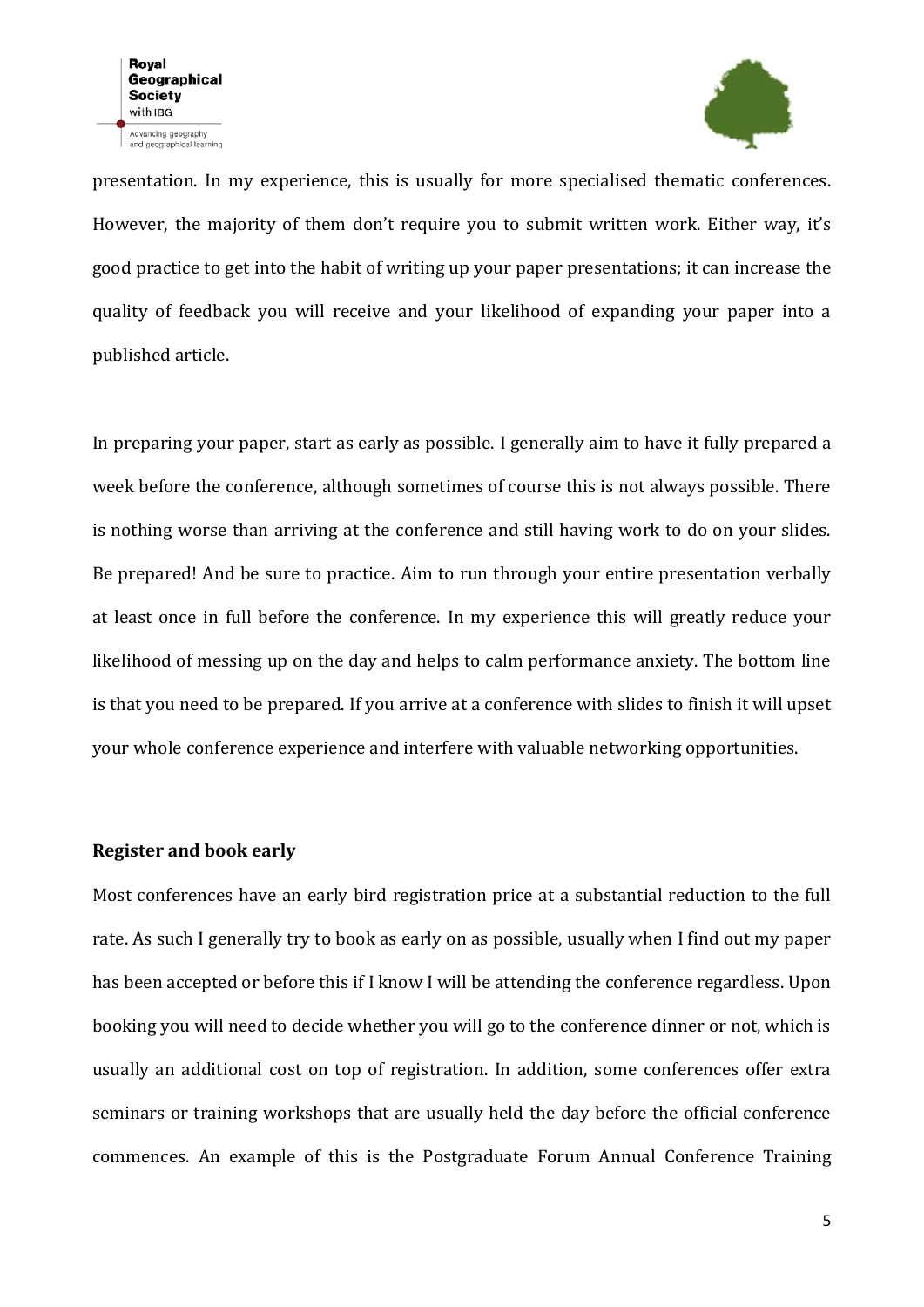

Symposium (PGF-ACTS), a one day event before the annual conference, offering postgraduates a supportive environment in which to network, attend workshops and develop a range of transferable skills. Events such as these usually require booking at registration and come at an additional cost. Beyond registration, you should of course aim to book your journey and accommodation as early as possible to ensure the best value for money. Most conferences will offer recommendations regarding the best way to get there and generally offer university-based accommodation options, which I tend to go with because they are generally located in close proximity to the venue itself. Also, if you want to add in some sightseeing and explore the area, plan to arrive a day or two in advance or stay on after the event. Finally, it's worth getting in contact with people you've met at previous events to check whether they will also be attending, and, if so, to arrange meeting up over dinner or some other social activity.

#### **Make time for pre-conference reflections**

In addition to preparing your own paper presentation, it's also advisable to take some time *before* the conference to reflect on what you would like to get out of the conference; for example, do you have some problems in relation to your research concept or methodology you would like to solve? Do you have anyone in particular you would like to meet? Read through the conference program and highlight the sessions you wish to attend. Setting yourself pre-conference goals in this way can help to keep you focused, minimise feelings of being overwhelmed and enhance your overall experience and sense of purpose.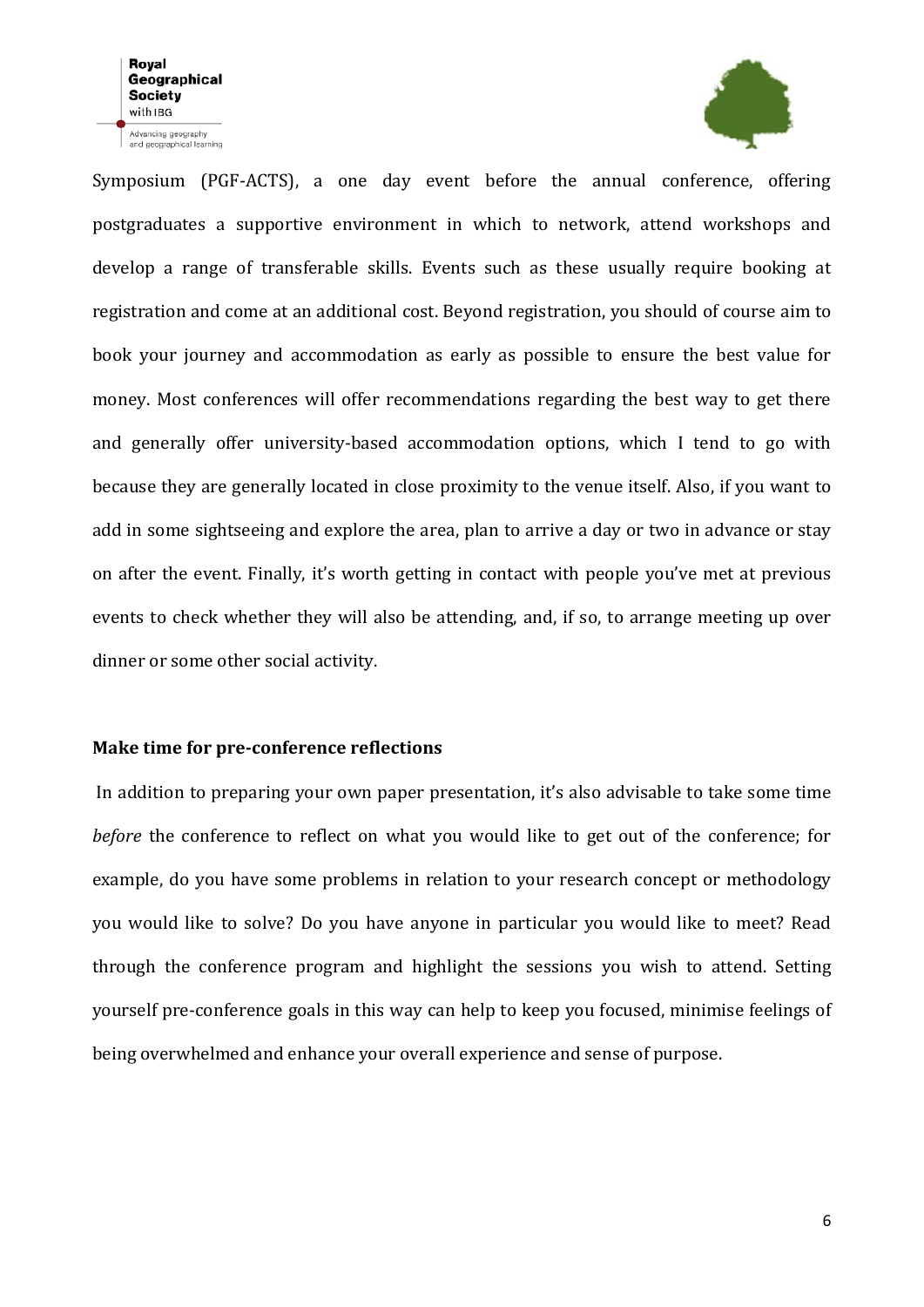

### **Deciding what to wear**

When packing your suitcase you'll be deciding what to wear**.** While different conferences have different styles, there generally aren't any hard and fast rules. In my experience, geography conferences are very laid back; I have seen top academics present in jeans, sneakers and t-shirts! Overall, I would say smart casual is the safest bet - you won't be too over or under dressed and will maintain a professional air. The important thing is that you feel comfortable. For the ladies, in my opinion, flat shoes are a must! Conference venues can sometimes be pretty huge and there can be a lot of walking to get from one session to the next. In addition, you might find yourself needing some fresh air and a walk around the block or nearby park. Wearing comfortable clothing will enhance your overall conference experience.

# **Getting through the conference**

## **Checking in**

When you arrive at your conference, the first thing you will need to do is check in. Here you will receive your name badge, conference program and any other important information relating to the event. While most conference check-ins run smoothly, they can sometimes be a little disorganized. In these circumstances it helps to be patient and nice to everyone. Often the conference welcome area will be managed by influential people in your discipline so you don't want to give a bad impression.

## **Choosing sessions**

While smaller conferences or workshops generally only have one stream of sessions which all delegates attend together for the duration of the event, bigger conferences will offer two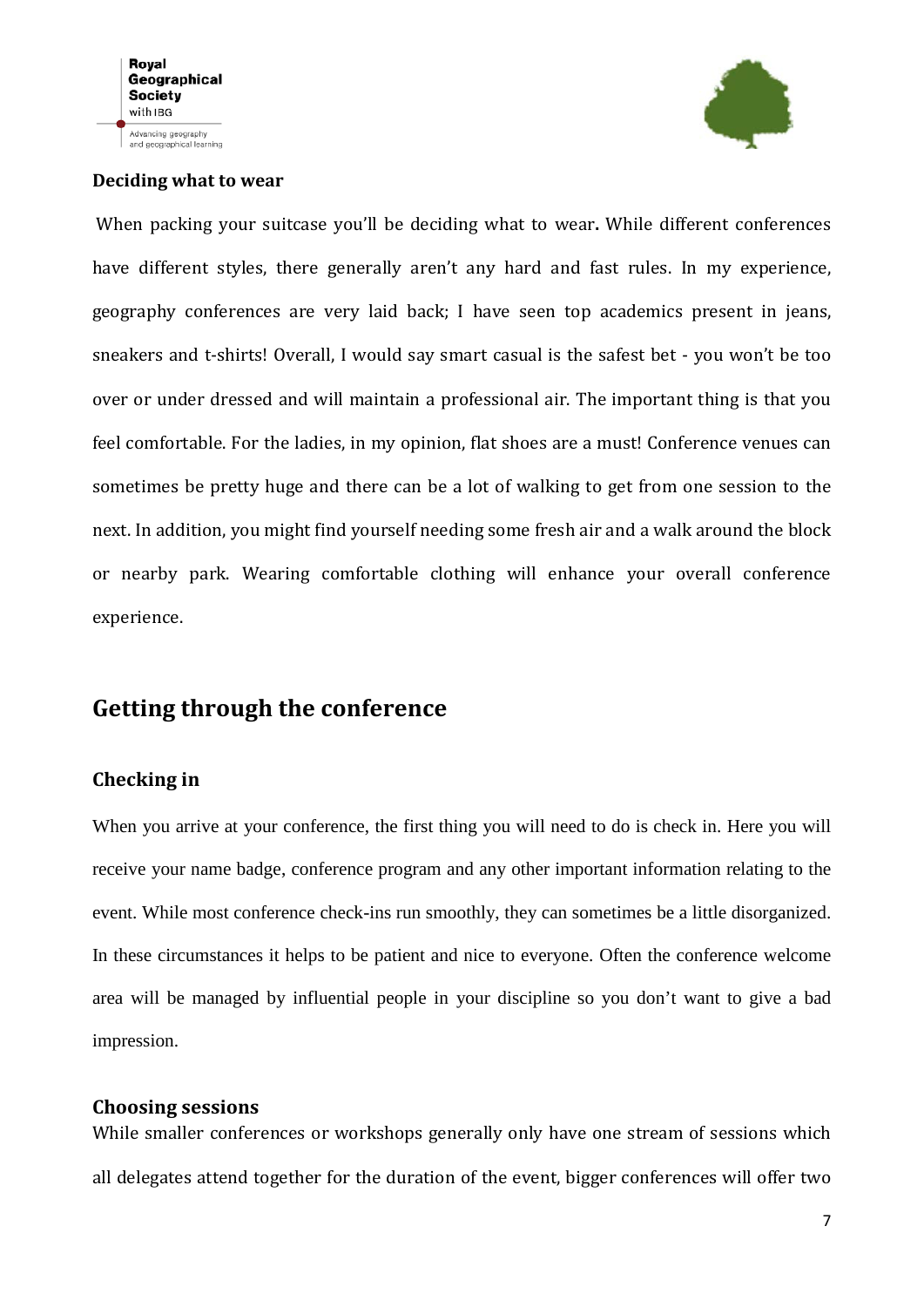

or more streams of parallel sessions. In these circumstances it is especially helpful to take some time out to examine the program and take note of the sessions you will be attending. The RGS annual conference offers a huge array of sessions with themes spanning the discipline. Don't worry if you can't find something which seems relevant to your PhD research; throw the net wider and go to sessions with interesting theories or methods. Often innovation with ideas happens when we are exposed to work in sub-disciplines which we then apply in novel and interesting ways to our own field. So don't be afraid to go to sessions just because they sound interesting or fun or because you want to see a certain academic present; keep an open mind and remember that these could offer potential sources of inspiration for your own work. Ultimately, it doesn't have to be specific to your PhD to be an important developmental experience; in my experience going to something completely different often leaves me with new avenues or framings to take back to my own research. Finally, during sessions, don't be afraid to contribute to discussions – if you feel you have something to say it usually means you have something useful to contribute so don't be afraid to say it!

#### **Attend a Research Group Meeting**

Large geography Societies such as the RGS and the AAG house an expansive breadth of Research Groups. These Research Groups bring together active researchers as well as those with a professional interest in an aspect of geography or related discipline to focus on a particular thematic area of study (e.g. Social and Cultural Geography Research Group, Climate Change Research Group etc). Research Groups meet and hold their Annual General Meetings (AGMs) at the Annual Conference events, the time and location of which will be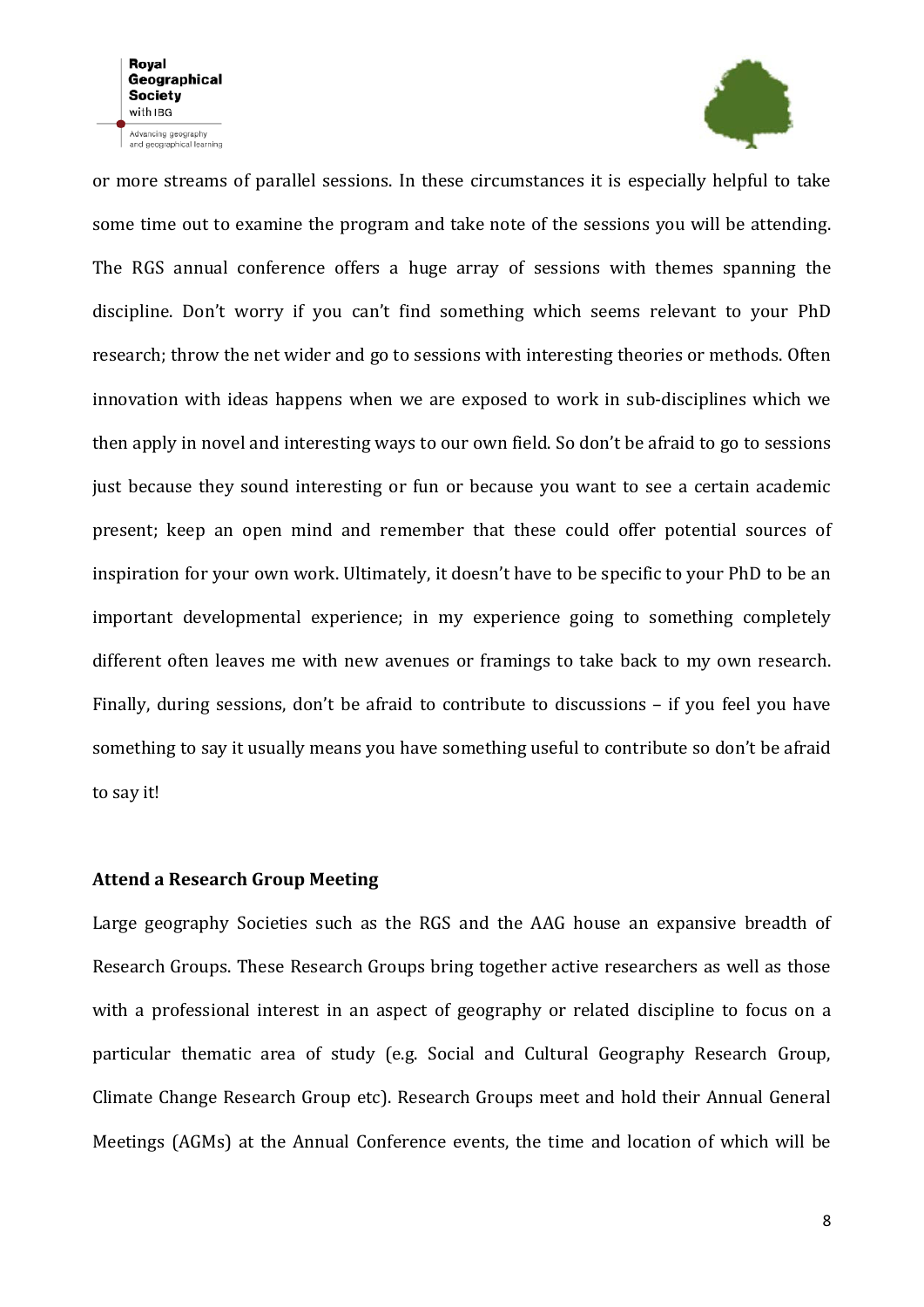

scheduled in the conference program. If you are interested in joining a group it is useful to attend these meetings as a means of finding out more and perhaps even introducing yourself to others in the group. You might also consider going a step further to join the Group's committee as a postgraduate representative. Either way, joining a research group enables you to network with colleagues in your specialised field, keep up to date with emerging research and debates, and receive information on workshops, conferences and funding opportunities throughout the year.

#### **Presenting your paper**

Arrive at your room early and ensure that you have your presentation uploaded and ready to roll before the session starts. Depending on the chair's preferences, the session will be organised in such a way that questions come immediately after presentations or else are funnelled together in a sort of panel discussion at the end. Your nerves will most likely have started to get the better of you at this point. Breathe deeply and try to concentrate on the other paper presentation until it is your time to present. Paying attention when your nerves are rife might seem difficult at first but it will help to keep you relaxed and you will also be in a position to make connections between the papers and contribute more meaningfully to the discussion afterwards.

When starting your own talk, don't be afraid to mention you are a PhD student. It sets the scene for your audience. They will understand what it was like being a PhD student and where you are at with your academic career. If you plan on having notes in front of you, it's advisable to keep these in bullet points on one or two note cards. Having pages and pages of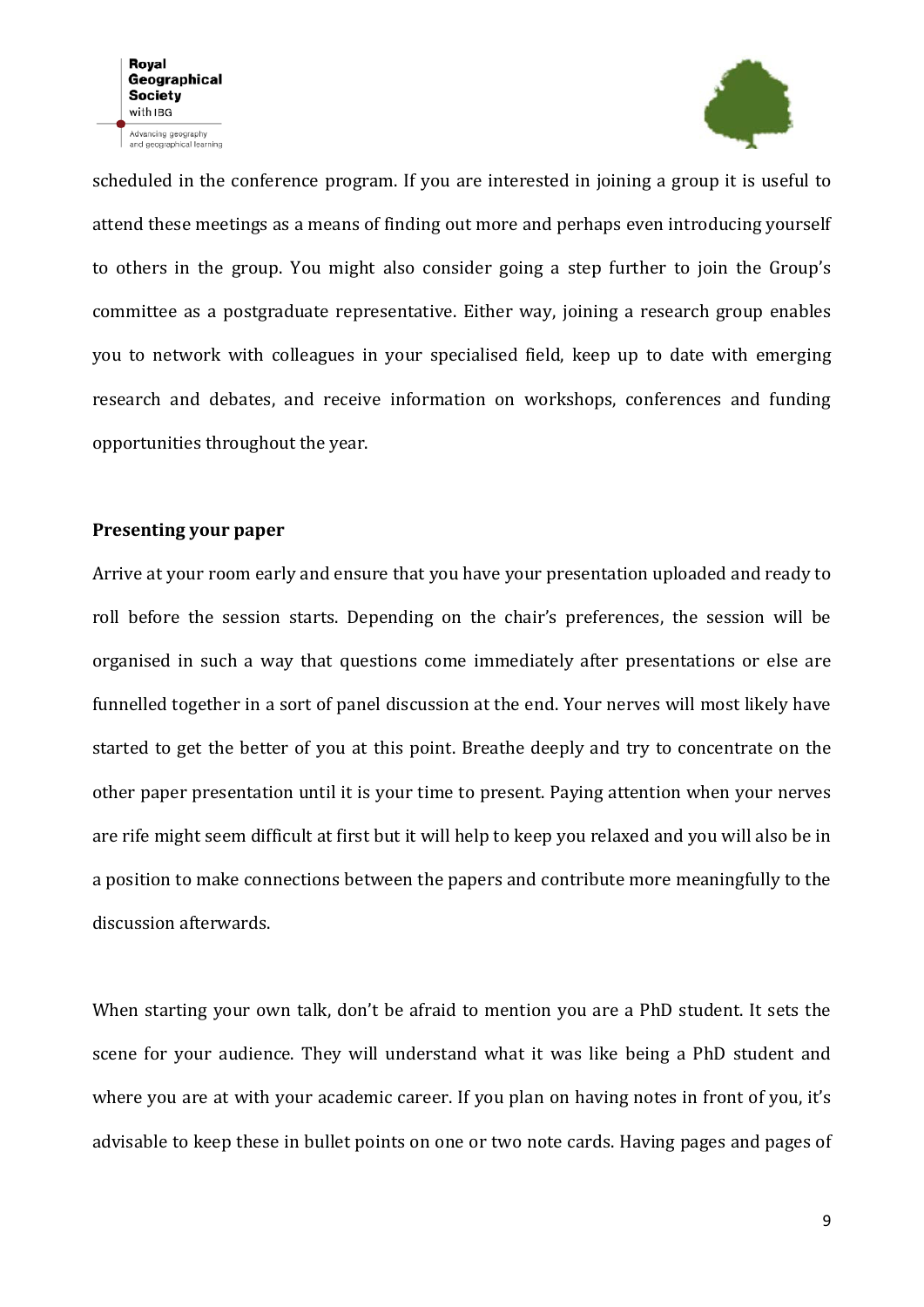

print out can confuse you on your feet and gives off a less professional air. Be sure to keep an eye on the chair who will be keeping check on your time and you will want to leave space for question time which is often the most useful part. Delegates attending your session will have come because they have an interest in hearing your paper. They will often have published work in the area and a hold a range of perspectives on the subject. Question time therefore provides a chance for real discussion of the sort akin to a mass supervision. Be open and try not to see critical comments as an attack; when embraced they will ultimately help you bring a new, more critical perspective to your work. As researchers we are always growing and developing our ideas. On the other hand, don't worry if you don't have any questions asked at the end of your presentation. The key point of giving a paper presentation is getting your name and ideas out there. You will most likely find that people will speak to you about your work at other times. It also helps to remember that having no questions implies that you haven't said anything totally off target or incorrect, because if you had people would tell you!

#### **Keep connected and up to date via Twitter**

In our social media saturated age, Twitter has become a key way of keeping connected and update during conferences. Conference organisers are increasingly using it as a means of connecting to the widest audience possible, and it is fast becoming an effective real time communication medium for conference goers. Conference organisers using Twitter will create a hashtag using the conference name, slogan or a short phase to begin trending about the event. Delegates are encouraged to use the hashtag freely throughout the conference to link all conference-related tweets so that readers can access all related tweets in one place. Following these hashtags is an excellent way to keep up to date about schedules, sessions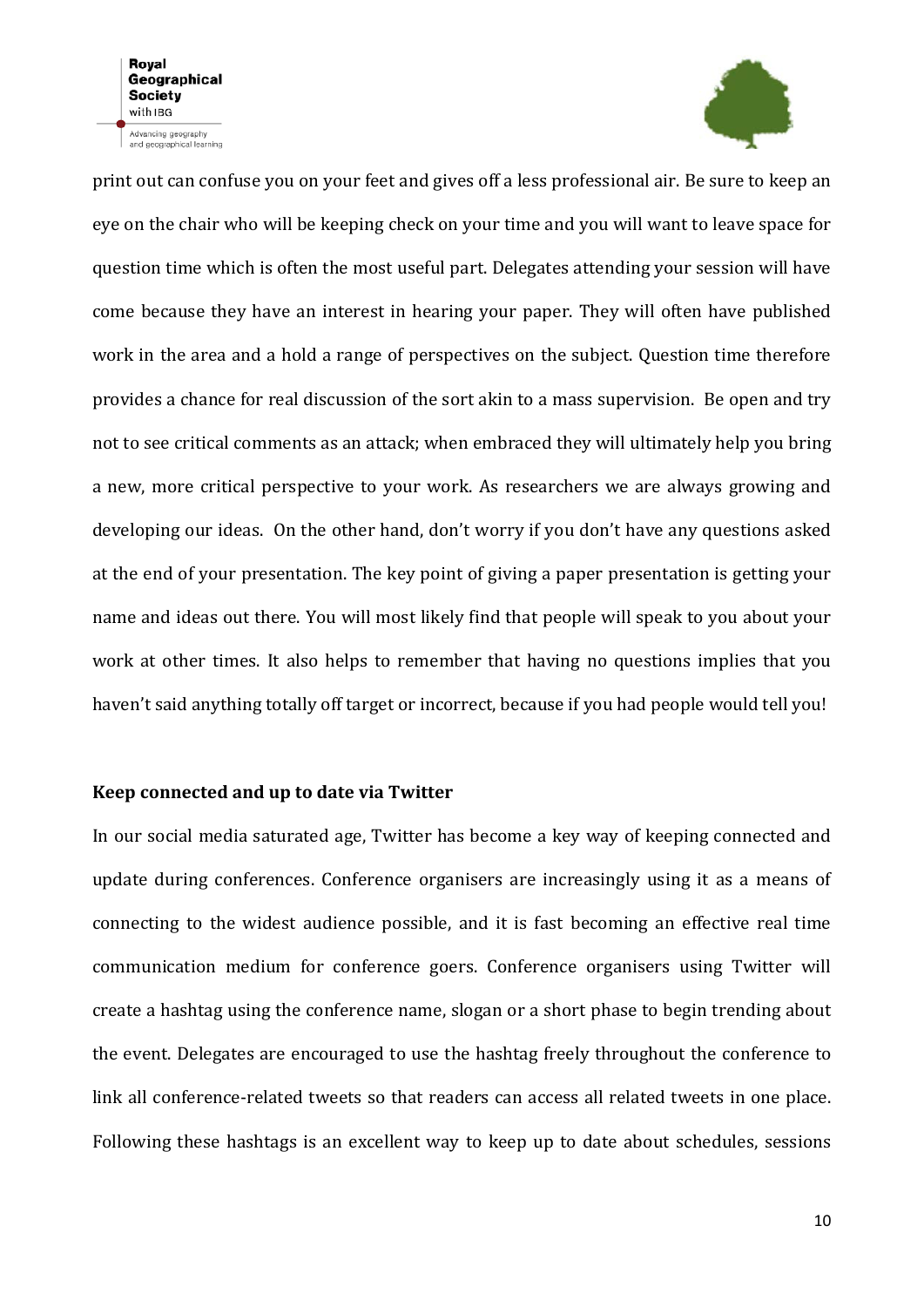

and conference highlights. Twitter also represents a useful networking tool, enabling you to identity, follow and connect with colleagues in your field. You can tweet about your paper and highlights in the sessions you attended as well as tweet directly to colleagues (which can be a great way of letting them know you liked their talk). The more you tweet during conferences, the more you will increase your online visibility and presence. However, remember to put your phone away for periods of time as well so that you can engage with people in person too!

#### **Networking**

A key part of the conference experience is meeting and interacting with people to develop work related links and meet people who will become long lasting friends in the academy. However, this networking element is not always easy and there are times when you will feel like you just want to sneak back to your room or go home! Don't worry, you are not alone in feeling this way, it's completely normal! At a postgraduate level, networking can appear daunting. However, some tips and insights can help you along your way:

- **Networking spaces:** Coffee/tea breaks in between sessions are essentially spaces for "networking", as are conference dinners and drinks receptions. While conference dinners usually entail an extra cost, drink receptions are events anyone can go to. They are usually hosted by a particular research group or in relation to a book/journal launch. You don't need to know anything about the group or book launch you can just attend, listen, learn and network over a drink or two.
- **Going it solo**: Sometimes when we go to a conference alone it can appear like everyone already knows each other and already have their clique groups. In these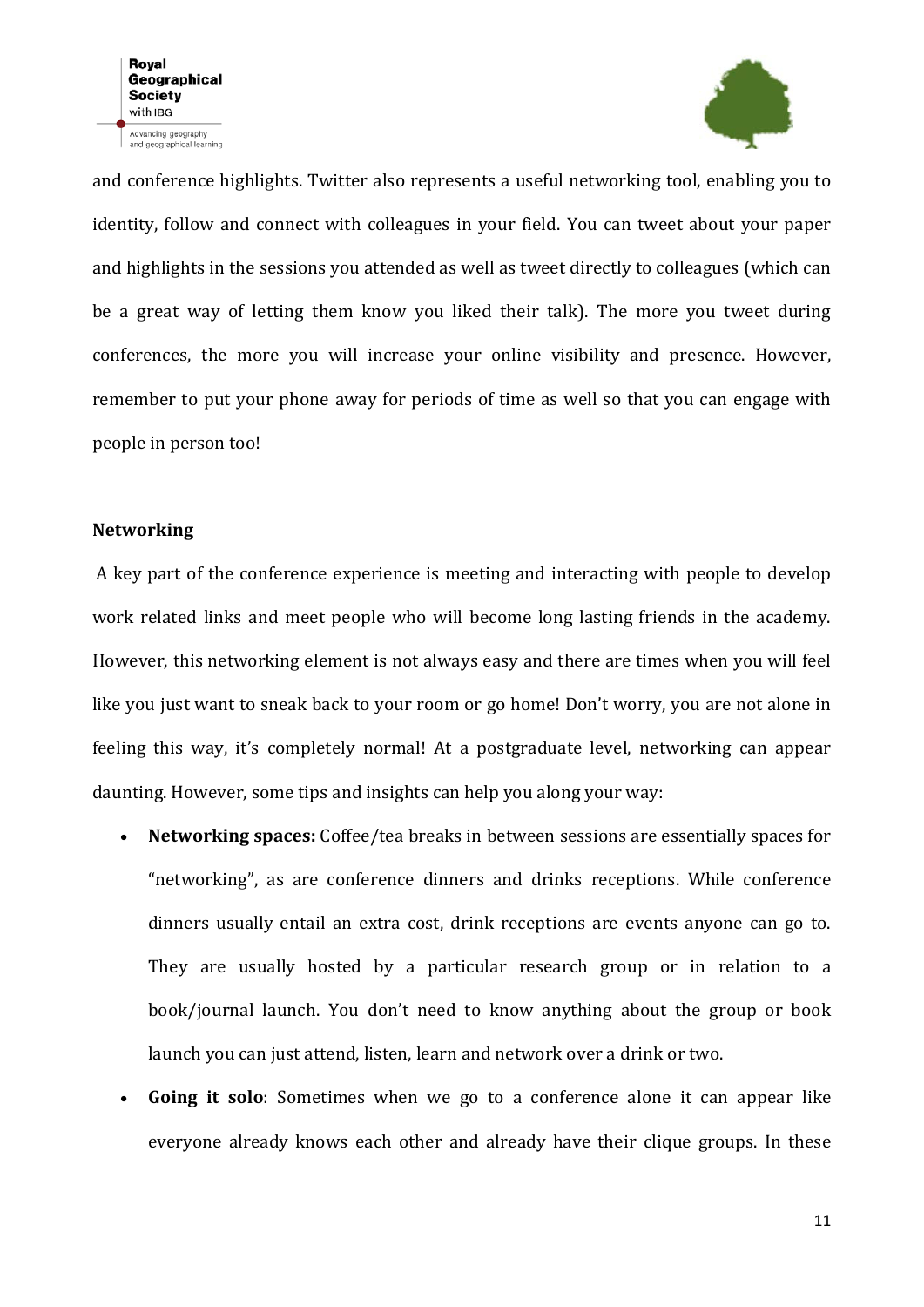Advancing geography<br>and geographical learning



circumstances you may find yourself standing solo during the supposed "networking sessions". If you find yourself in this position you need to pluck up some courage to go up and approach someone on the edge of a group. As awkward as it can feel, once that initial contact is made everything else will flow. A good way to help prevent feelings of isolation is to engage in some chit chat with whoever is sitting next to you during sessions. That way you will already have someone to make a beeline for during the break! Attending postgraduate only events, such as the RGS-IBG postgraduate forum mid-term conference, at an early stage of your PhD journey can help you start growing and expanding your networking circle in a supportive environment. Conferences are as much a social event as a learning one and as you develop networks over time they will become as much about catching up with friends and colleagues you met at previous events as they are about developing your knowledge and skills!

- **Keep your name badge on**: Name badges are provided to make networking easier for obvious reasons. Be sure to keep yours on and visible throughout, even towards the end of the conference.
- **Learn some conversation starters**: It's useful to have a few simple conversation starters to hand to help you initiate conversation, such as: What did you think of that session? What are you planning on going to next? What's your main highlight of the conference so far? Where are you from? Etc.
- **Thesis pitch:** Be able to sum up your research in lay mans terms in 2-3 sentences max. Don't assume that everyone at the conference will be a geographer or familiar with your field. It's no harm to practice your pitch in advance. Believe me there's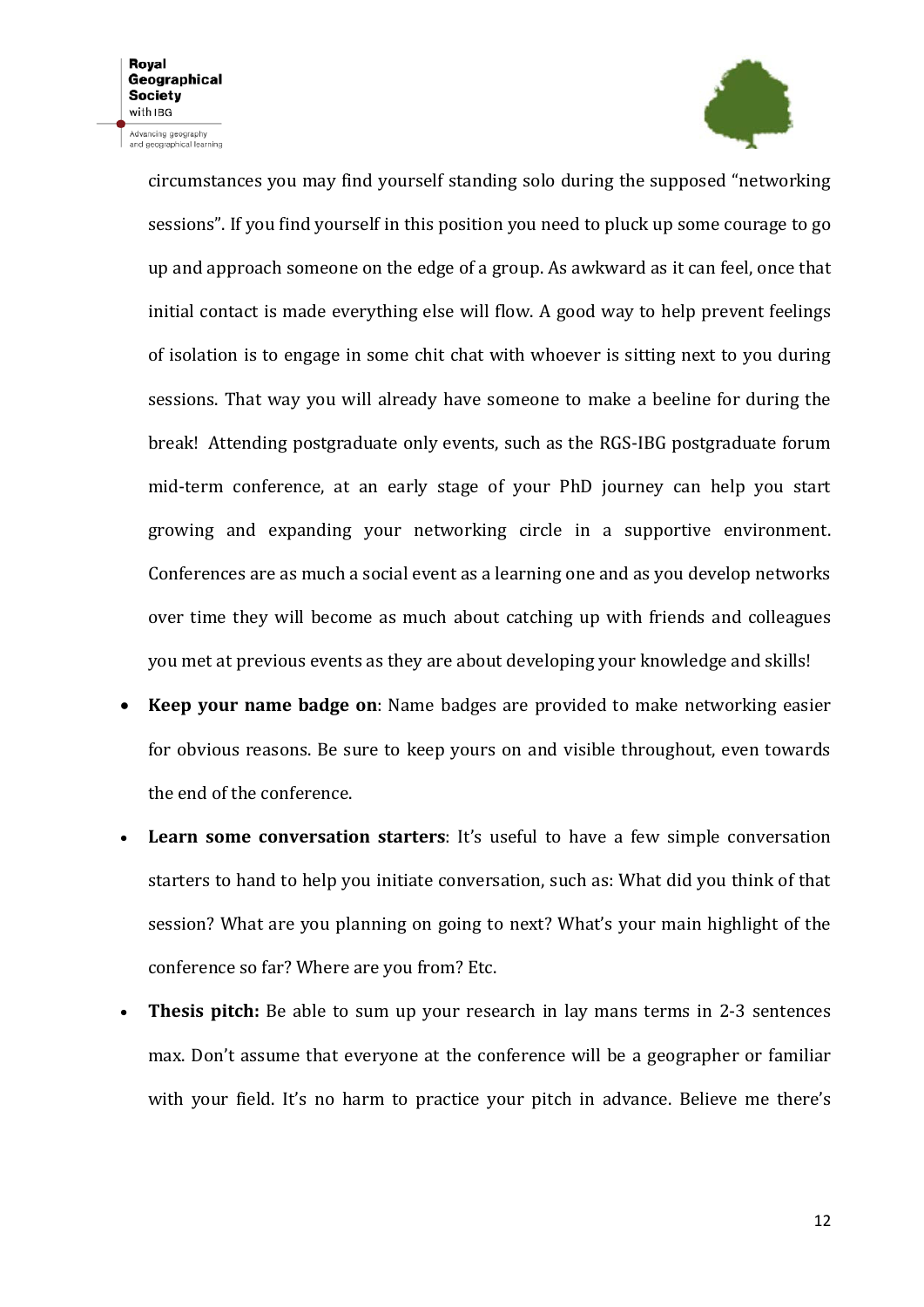

nothing worse than being asked what your research is about and finding yourself going on for five minutes trying to get your point across!

- **Business cards:** Now that you're a PhD student it is advisable to get some business cards so you can easily hand them out to interested parties at conferences and other networking events. This saves the hassle of scribbling down on a piece of paper every time you want to give someone your contact details and leaves a more professional and lasting impression.
- **Build your confidence:** Approaching those big shot Geographers whose work we admire, follow, and indeed are building on, can be extremely intimidating at first. However, it always helps to remember that they are just normal people like us (think about how much you admired PhD students as an undergrad and now you are one!). Yes, some people are more inclined towards the social and networking element of conferences than others. However, we all have potential here. Working on your confidence in approaching people in your field will bring enormous benefits for you in terms of your long term career development and the types of contacts you meet and connect with along the way. If you feel daunted by approaching a certain academic, go and see their paper and use this as a way to initiate conversation afterwards. In this way you can show your active interest in their work and ask how they might be able to advise you with any related issues you have. Remember everybody likes to talk about their research in one way or another especially to a postgraduate student who is interested in it and who would like to do something similar or related.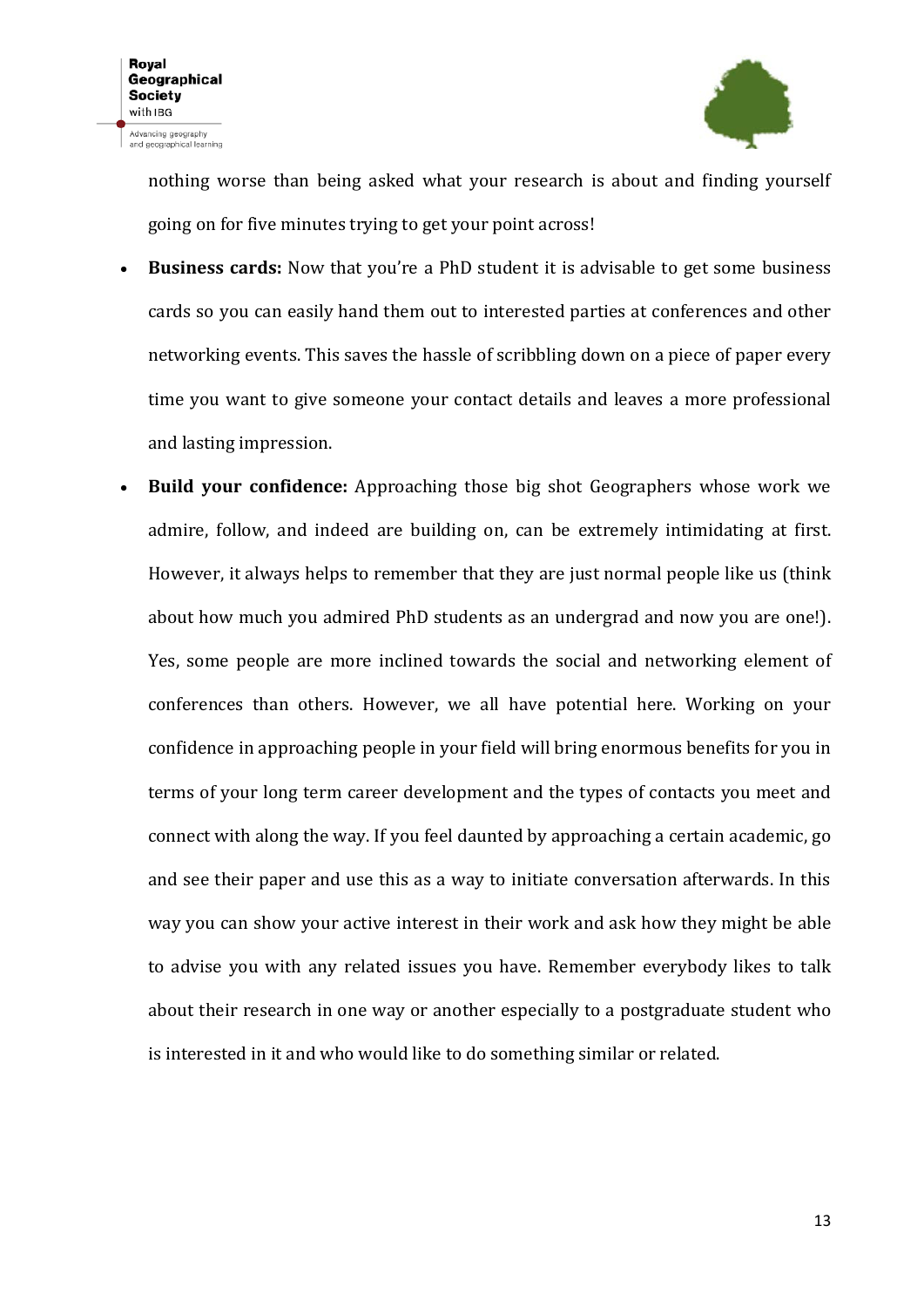#### **Taking time out**



Conferences, especially the large ones like the RGS/AAG, can be very exciting, busy and dynamic affairs. Sometimes, however, it helps to remember that you don't have to go to everything and that it's ok to take time out. If you find yourself flagging or getting tired it is fine to miss out on a session and head to that nice coffee shop you spotted nearby to relax, recoup and reflect. Also, you'll find that conferences will take you all over the world so don't overlook opportunities to embrace the city you're in and experience some of the sights, sounds and tastes on offer.

# **Post-Conference**

#### **Making time for post-conference reflection**

Many people write notes during conferences and do little with them afterwards. To really make the most out of the conference and enhance your learning experience it is advisable to set aside time to reflect after the conference (I like to call this "post-conference harvesting"). If you travelled to the conference, the train trip home could provide the perfect context for this. Your post-conference harvesting can include reflecting upon and processing new conceptual and methodological ideas you have encountered that you can relate to your research in novel and interesting ways, but it should also include more personal reflections on what you felt you did well and what you would like to improve upon in the future. You could also consider turning your reflections/notes into blog posts for the postgraduate forum website, something that could further increase your learning and raise your profile too!